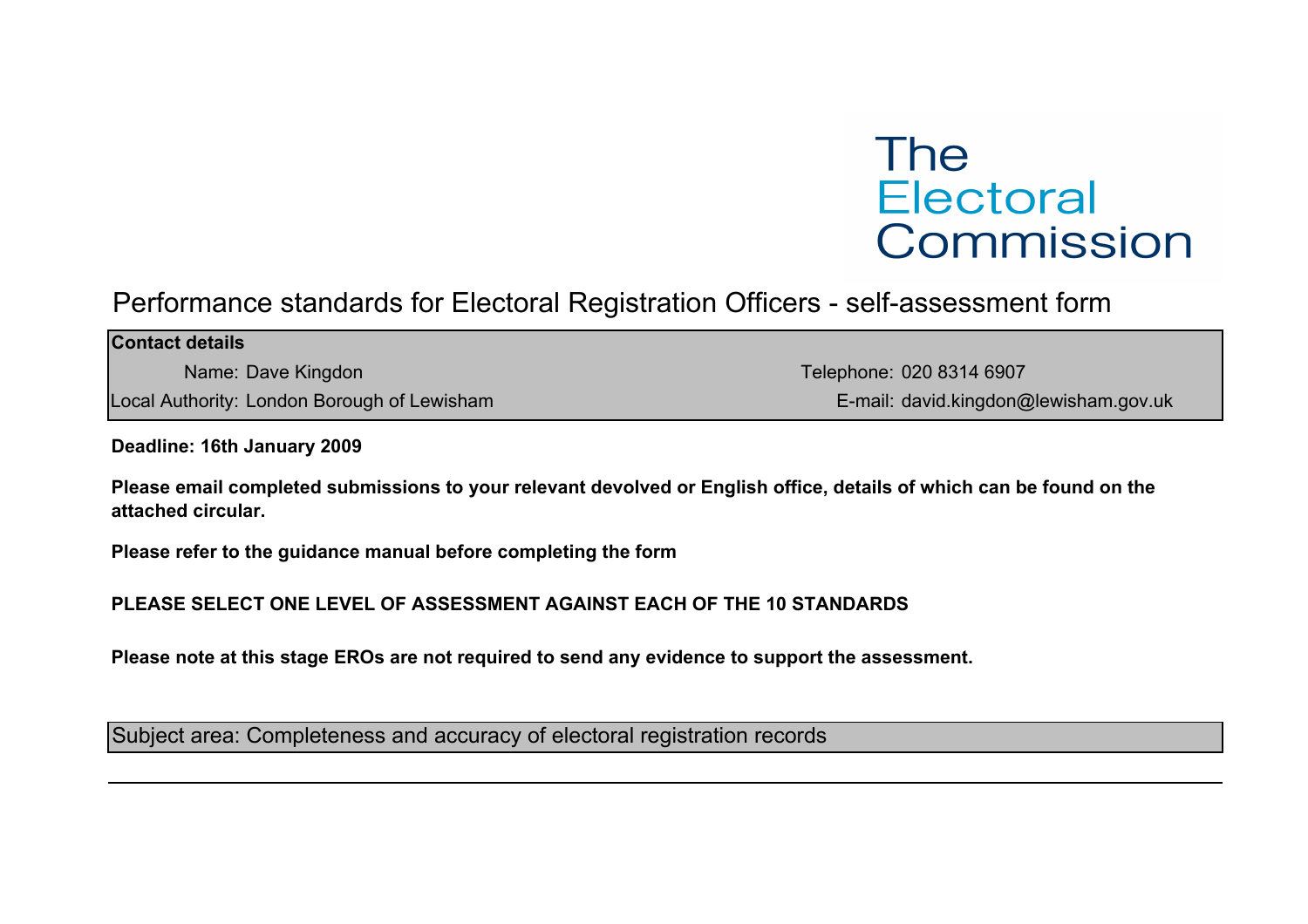|                                              | <b>Performance standard 1:</b> Using information sources to verify entries on the register of                                       |                   | <b>Supports vision themes:</b>        |
|----------------------------------------------|-------------------------------------------------------------------------------------------------------------------------------------|-------------------|---------------------------------------|
| electors and identify potential new electors |                                                                                                                                     |                   |                                       |
|                                              | <b>Subject:</b> Completeness and accuracy of electoral registration records                                                         |                   | Integrity – a secure process for      |
|                                              |                                                                                                                                     |                   | registration and voting               |
|                                              | This standard aims to ensure EROs use appropriate sources of information to verify records on the register of electors and identify |                   |                                       |
| potential new electors.                      |                                                                                                                                     |                   |                                       |
|                                              | <b>Performance against the standard</b>                                                                                             | <b>Assessment</b> | <b>Evidence to support assessment</b> |
| Not currently                                | 1. The ERO relies solely on annual canvass returns and                                                                              |                   |                                       |
| meeting the                                  | rolling registration applications to maintain the register of                                                                       |                   |                                       |
| performance                                  | electors and uses no other sources of information to verify                                                                         |                   |                                       |
| standard                                     | records.                                                                                                                            |                   |                                       |
|                                              | 2. The ERO uses the records they have the power to inspect                                                                          |                   | • Details of what records are checked |
|                                              | to verify entries on the register of electors during the annual                                                                     |                   |                                       |
|                                              | canvass period only. The ERO ensures that electors who are                                                                          | $\mathbf{L}$      |                                       |
|                                              | reported as having moved or died are removed.                                                                                       |                   |                                       |
| Performance                                  | 3. The ERO proactively identifies and uses the records they                                                                         |                   | • Details of what records are checked |
| <b>standard</b>                              | are entitled to inspect, throughout the year, including during                                                                      | $ \vee $          | land when                             |
|                                              | the annual canvass period, to verify and validate data held on                                                                      |                   |                                       |
|                                              | the electoral register.                                                                                                             |                   |                                       |
| <b>Above the</b>                             | 4. The ERO takes a proactive approach throughout the year                                                                           |                   | • Details of what records are checked |
| performance                                  | to identify and contact potential electors who may have                                                                             |                   | land when                             |
| standard                                     | moved into, or within, the local authority area, such as by                                                                         |                   | • Details of what contact is made and |
|                                              | using council tax records to identify residents of newly                                                                            |                   | what action is taken                  |
|                                              | occupied properties.                                                                                                                |                   |                                       |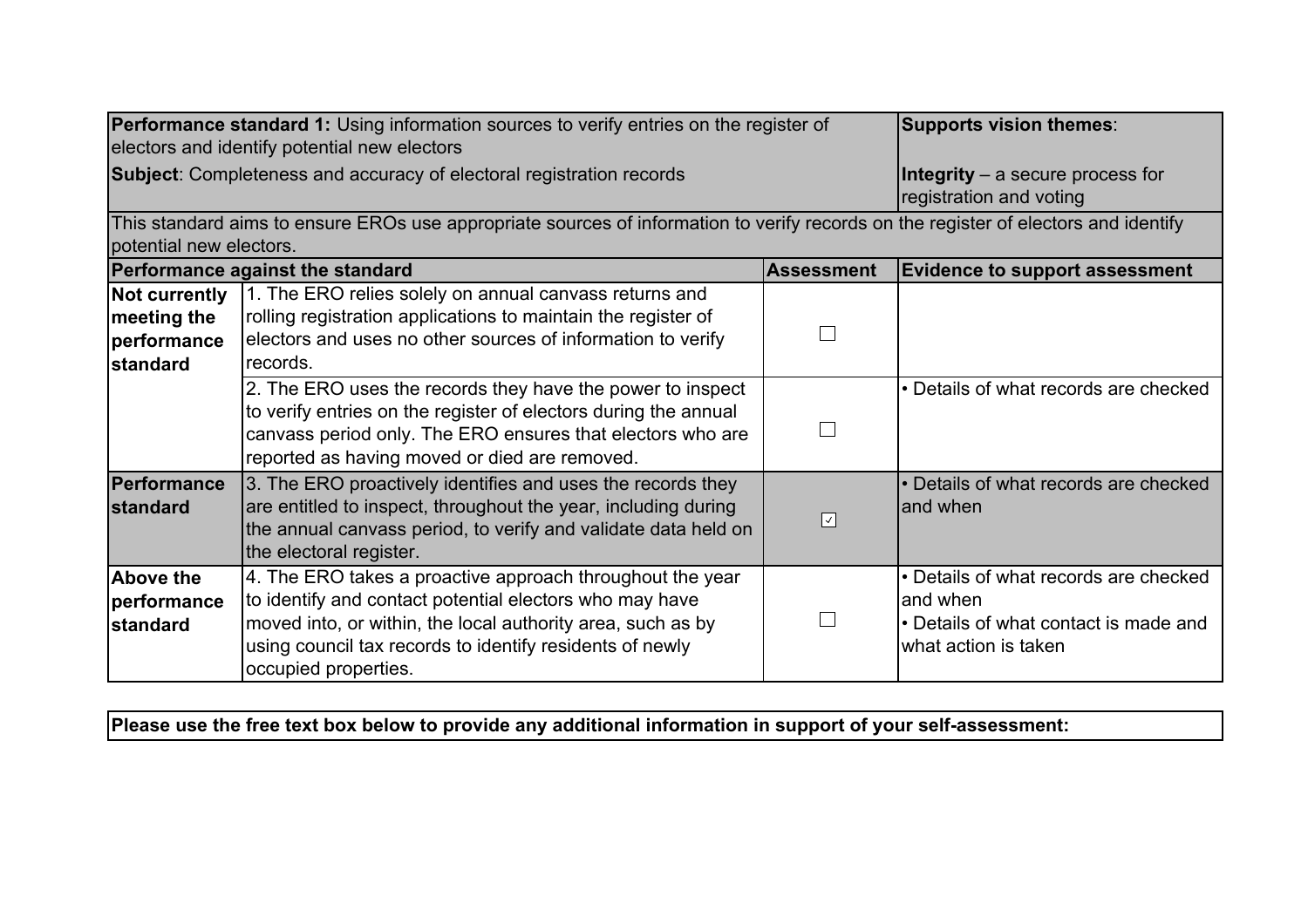Information received from other authorities on home movers is used to update the register and the Superintendent Registrar provides a monthly list of deaths which is used to remove names. Council Tax records, which are available on-line to all Electoral Services staff, are used to verify entries on the register both during the annual canvass and regularly at other times

of the year.

| <b>Performance standard 2:</b> Maintaining the property database |                                                                                                                                                                                                                                                                              |                                                                    | <b>Supports vision themes:</b>                                                                                                                        |
|------------------------------------------------------------------|------------------------------------------------------------------------------------------------------------------------------------------------------------------------------------------------------------------------------------------------------------------------------|--------------------------------------------------------------------|-------------------------------------------------------------------------------------------------------------------------------------------------------|
|                                                                  | <b>Subject:</b> Completeness and accuracy of electoral registration records                                                                                                                                                                                                  | <b>Integrity</b> – a secure process for<br>registration and voting |                                                                                                                                                       |
|                                                                  | This standard aims to ensure EROs use all appropriate sources of information available to them to ensure all relevant properties are<br>included in the property database.                                                                                                   |                                                                    |                                                                                                                                                       |
|                                                                  | Performance against the standard                                                                                                                                                                                                                                             | <b>Assessment</b>                                                  | <b>Evidence to support assessment</b>                                                                                                                 |
| Not currently<br>meeting the                                     | 1. The ERO takes no steps to maintain an accurate property<br>Idatabase.                                                                                                                                                                                                     |                                                                    |                                                                                                                                                       |
| performance<br>standard                                          | 2. The ERO updates the property database on an annual<br>basis only, following the annual canvass.                                                                                                                                                                           |                                                                    | • Details of when the system has been<br>updated                                                                                                      |
| Performance<br><b>standard</b>                                   | 3. The ERO maintains a property database on a continuous<br>basis throughout the year, using available records including<br>council tax, planning and building control and the authority's<br>Local Land and Property Gazetteer (LLPG)/Corporate<br>Address Gazetteer (CAG). | $\boxed{\textcolor{blue}{\mathcal{L}}}$                            | • Details of what records have been<br>Ichecked and how often                                                                                         |
| <b>Above the</b><br>performance<br>standard                      | 4. The ERO also uses relevant external sources, such as<br>Royal Mail and/or Land Registry/Registers of Scotland, and<br>undertakes other activities to update the property database.                                                                                        |                                                                    | • Details of what records have been<br>checked and how often, or attempt to<br>Icheck records<br>l. Details of contacts made with<br>external sources |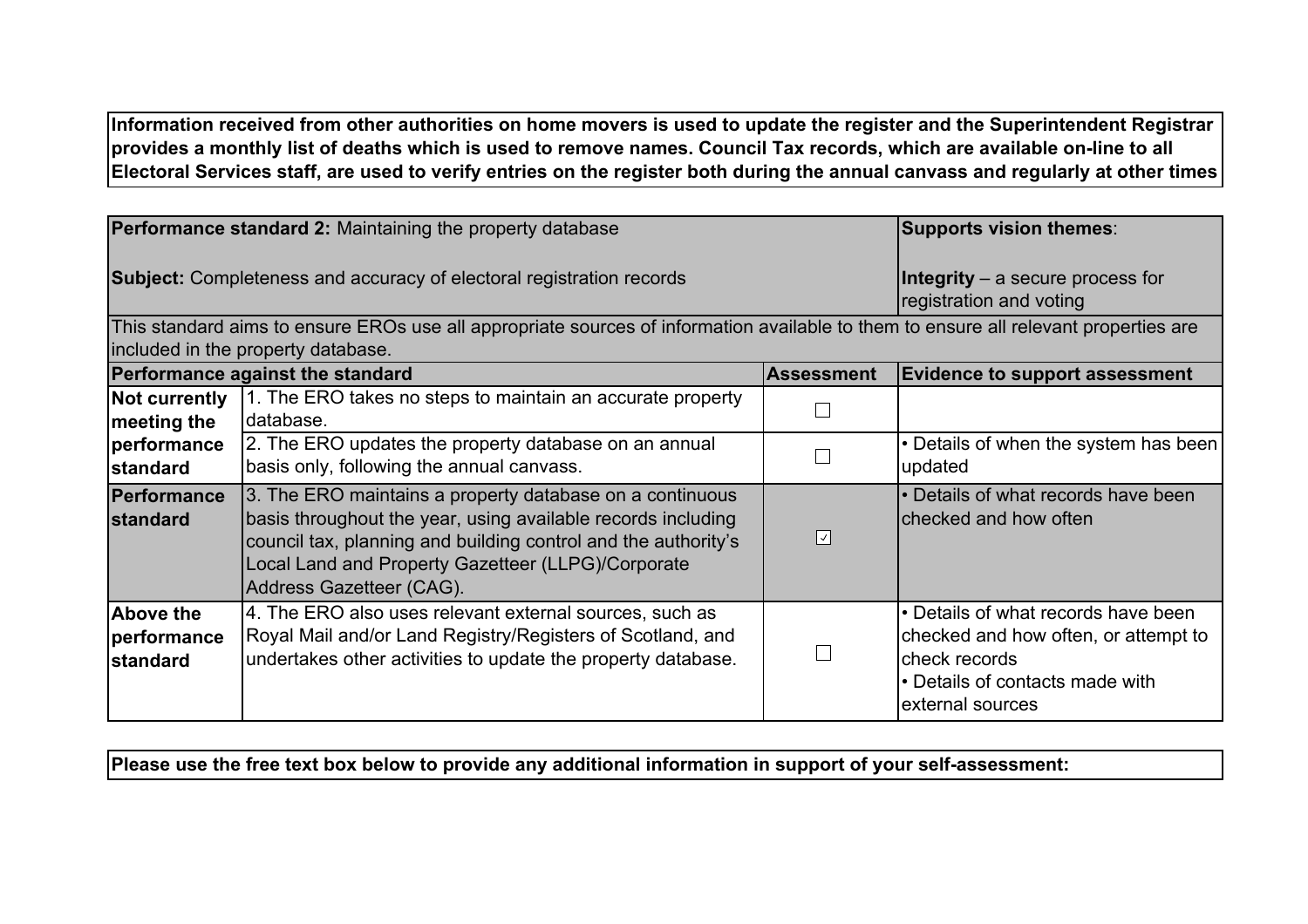Regular updates regarding new properties, etc. are received from the Street Naming and Numbering Section and amendments made to the Register as required. Attempts are made as part of the annual canvass to identify new/refurbished/demolished properties and canvass staff are paid a small bonus where found. Such properties identified

during the annual canvass and at other times are changed on the Electoral Register and notified to the LLPG Manager to

| Performance standard 3: House-to-house enquiries                            |                                                                                                                                                                                                                                                                                                                                                                                                                           | Supports vision themes:                                     |                                                |
|-----------------------------------------------------------------------------|---------------------------------------------------------------------------------------------------------------------------------------------------------------------------------------------------------------------------------------------------------------------------------------------------------------------------------------------------------------------------------------------------------------------------|-------------------------------------------------------------|------------------------------------------------|
| <b>Subject:</b> Completeness and accuracy of electoral registration records |                                                                                                                                                                                                                                                                                                                                                                                                                           | Integrity - a secure process for<br>registration and voting |                                                |
|                                                                             | This standard aims to ensure that EROs make the necessary house-to-house enquiries to ensure that all eligible residents are<br>registered (section 9A and 10(5) of RPA 1983).                                                                                                                                                                                                                                            |                                                             |                                                |
|                                                                             | Performance against the standard                                                                                                                                                                                                                                                                                                                                                                                          | <b>Assessment</b>                                           | <b>Evidence to support assessment</b>          |
| <b>Not currently</b><br>$ $ meeting the                                     | 1. The ERO has no plan setting out when to carry out house-<br>to-house enquiries.                                                                                                                                                                                                                                                                                                                                        |                                                             |                                                |
| performance<br>standard                                                     | 2. The ERO has a written plan setting out when to carry out<br>house-to-house enquiries but has not met the objectives<br>identified in their plan.                                                                                                                                                                                                                                                                       |                                                             | • Plan and timescales                          |
| <b>Performance</b><br><b>standard</b>                                       | 3. The ERO has a comprehensive written plan ensuring that<br>properties which have not responded to the annual canvass<br>and, where the ERO is not otherwise satisfied that eligible<br>electors are resident, are subject to house-to-house enquiries<br>on at least one or more occasions. Progress against the plan<br>is monitored including actions such as recording contact with<br>residents made by canvassers. | ⊡                                                           | • Canvassing plan<br>• Canvass results records |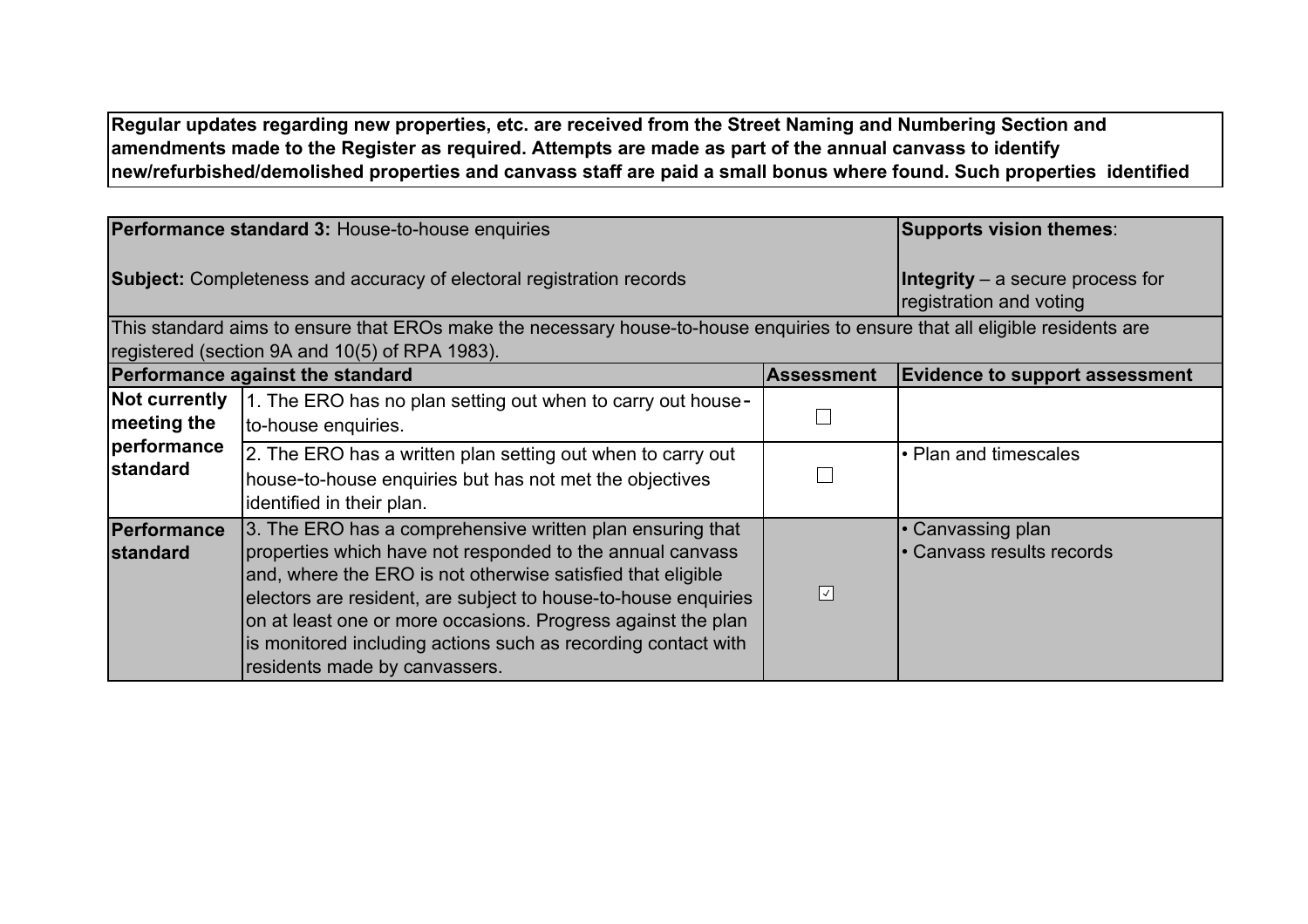| Above the       | 4. The ERO has developed and put in place a specific               | • Canvassing strategy |
|-----------------|--------------------------------------------------------------------|-----------------------|
| performance     | strategy for carrying out house-to-house enquiries. This           |                       |
| <b>standard</b> | should include:                                                    |                       |
|                 | • Identifying when and how house-to-house enquiries should         |                       |
|                 | be carried out                                                     |                       |
|                 | • Considering any needs or difficulties associated with            |                       |
|                 | particular areas and preparing accordingly                         |                       |
|                 | • The monitoring of canvasser performance                          |                       |
|                 | • Providing for personal visits to be carried out throughout the   |                       |
|                 | year in connection with the identification of eligible residents   |                       |
|                 | in conjunction with plans for identifying potential newly eligible |                       |
|                 | residents                                                          |                       |

The ERO has a comprehensive annual canvass plan and assesses the canvass results and performance of canvass staff. The 2008 canvass involved house to house enquiries both at stage 1 and stage 2, with a postal canvass at stage 3 and a stage 4 supplementary door to door canvass in areas with a relatively poor response . Records of contact with residents

were required of canvassers and are retained on file. Additionally, as part of the strategy, each year the ERO

## Subjet area: Integrity

| <b>Performance standard 4:</b> Maintaining the integrity of registration and absent vote applications Supports vision themes:                     |                   |                                                                 |
|---------------------------------------------------------------------------------------------------------------------------------------------------|-------------------|-----------------------------------------------------------------|
| <b>Subject: Integrity</b>                                                                                                                         |                   | $ $ Integrity – a secure process for<br>registration and voting |
| This standard aims to ensure that EROs have a process in place to identify any patterns of activity that might indicate electoral<br>malpractice. |                   |                                                                 |
| Performance against the standard                                                                                                                  | <b>Assessment</b> | <b>Evidence to support assessment</b>                           |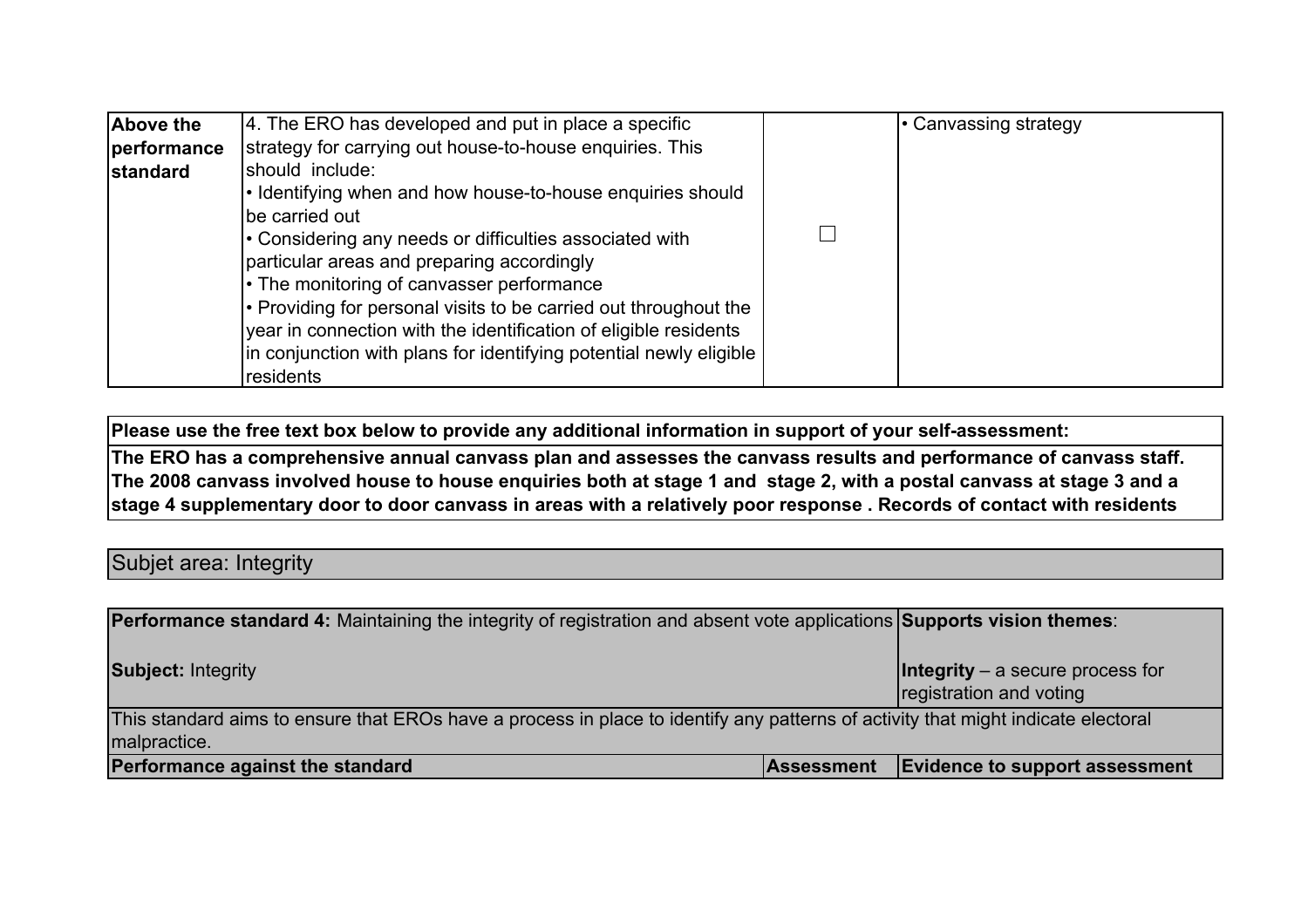| <b>Not currently</b><br>meeting the         | 1. The ERO does not carry out any checks to ensure the<br>integrity of registration and absent vote applications.                                                                                                                                                                                                                                                                                                                                                                                                                                                                                                                                                                                   |                                    |                                                                                                                                                                                |
|---------------------------------------------|-----------------------------------------------------------------------------------------------------------------------------------------------------------------------------------------------------------------------------------------------------------------------------------------------------------------------------------------------------------------------------------------------------------------------------------------------------------------------------------------------------------------------------------------------------------------------------------------------------------------------------------------------------------------------------------------------------|------------------------------------|--------------------------------------------------------------------------------------------------------------------------------------------------------------------------------|
| performance<br>standard                     | 2. The ERO has an informal system in place to check the<br>integrity of registration and absent vote applications but does<br>not document these.                                                                                                                                                                                                                                                                                                                                                                                                                                                                                                                                                   |                                    |                                                                                                                                                                                |
| Performance<br><b>standard</b>              | 3. The ERO has a comprehensive written plan outlining what<br>steps are to be taken to deal with concerns about specific<br>registration or absent vote applications.<br>Suspicious registration and absent vote applications that meet<br>the criteria identified in the plan are referred to local<br>police/Single Point of Contact (SPOC), with whom the ERO<br>has appropriate links.<br>The ERO also has in place a threshold number of absent vote<br>applications being directed to any one address.<br>The ERO retains registration forms for the life of the register<br>and original absent vote applications are kept until the<br>application is cancelled, or replaced by a new form. | $\boxed{\textcolor{blue}{\Delta}}$ | • Written plan<br>Details of what the threshold is for<br>the number of absent vote<br>applications being directed to any one<br>address.                                      |
| <b>Above the</b><br>performance<br>standard | 4. The ERO has carried out a risk assessment for identifying<br>and dealing with registration and absent vote applications<br>which may be of concern, in particular applications from multi-<br>resident properties, those requesting signature waivers for<br>absent votes, and multiple applications for redirection of<br>absent votes to a single address. The ERO acknowledges all<br>applications for registration on receipt of the application, and<br>not only on grant or refusal of the application.                                                                                                                                                                                    |                                    | • Written plan<br>• Details of what the threshold is for<br>the number of absent vote<br>applications being directed to any one<br>address.<br>• Risk assessment documentation |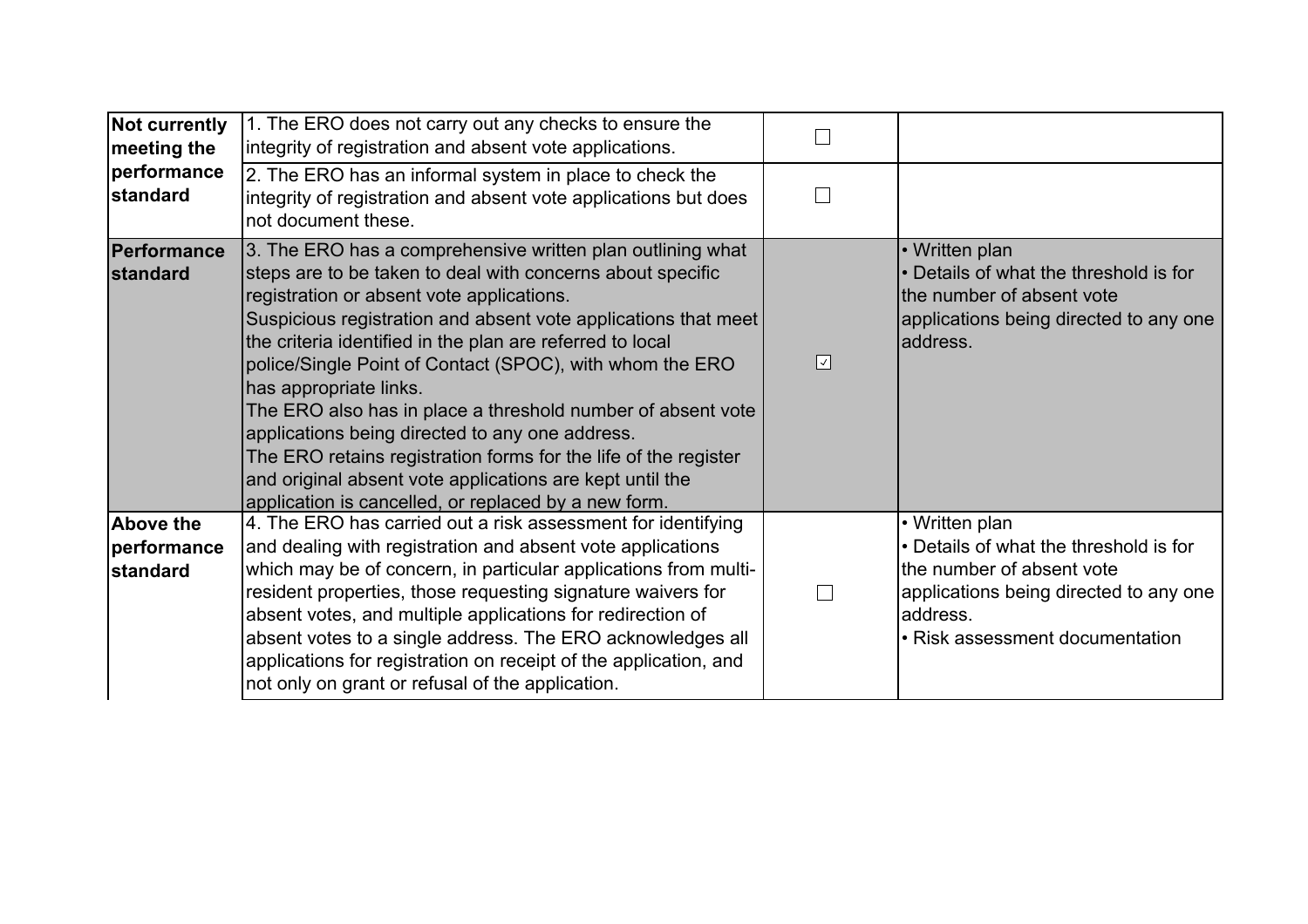| 5. The ERO continuously evaluates the risk assessment for<br>identifying and dealing with registration and absent vote                                                                                                                                                                                                                                                                                                                                                                                                                                                                              | • Risk assessment documentation<br>• Written plan                                                                                                                                                                                                                                                                         |
|-----------------------------------------------------------------------------------------------------------------------------------------------------------------------------------------------------------------------------------------------------------------------------------------------------------------------------------------------------------------------------------------------------------------------------------------------------------------------------------------------------------------------------------------------------------------------------------------------------|---------------------------------------------------------------------------------------------------------------------------------------------------------------------------------------------------------------------------------------------------------------------------------------------------------------------------|
| applications which may be of concern. The ERO engages with<br>staff in other council services to carry out checks and offers<br>advice to staff of multi-elector establishments such as<br>landlords, wardens, care staff and other accommodation<br>administrators on the registration and absent voting process.<br>The ERO carries out checks on the signatures and dates of<br>birth provided on a sample of absent vote applications against<br>any other signature or date of birth that they hold or that they<br>are entitled to inspect such as rolling registration application<br>forms. | • Details of what the threshold is for<br>number of absent vote<br>lthe<br>applications being directed to any one<br>address<br>• Details of who the ERO engages<br>with and how often and what is done<br>• Details of how the sample of absent<br>vote applications has been devised<br>• Details of findings of checks |

absent vote applications are acknowledged on receipt.

The ERO has a written plan which is among other things, used in cases where there are concerns about possible fraudulent registration and postal vote fraud. This includes criteria for referring cases of potential fraud to the local SPOC. All registration forms are retained for one year and absent vote applications are retained until superceded. All registration and

| <b>Performance standard 5:</b> Supply and security of the register and absent voter lists                                                                                                                                 |                   | Supports vision themes:                                          |
|---------------------------------------------------------------------------------------------------------------------------------------------------------------------------------------------------------------------------|-------------------|------------------------------------------------------------------|
| <b>Subject: Integrity</b>                                                                                                                                                                                                 |                   | $\ln$ thegrity – a secure process for<br>registration and voting |
| This standard aims to ensure that once published, EROs ensure the full register is made available for public inspection and supplies<br>copies of the register and absent voter lists to those prescribed in legislation. |                   |                                                                  |
| Performance against the standard                                                                                                                                                                                          | <b>Assessment</b> | Evidence to support assessment                                   |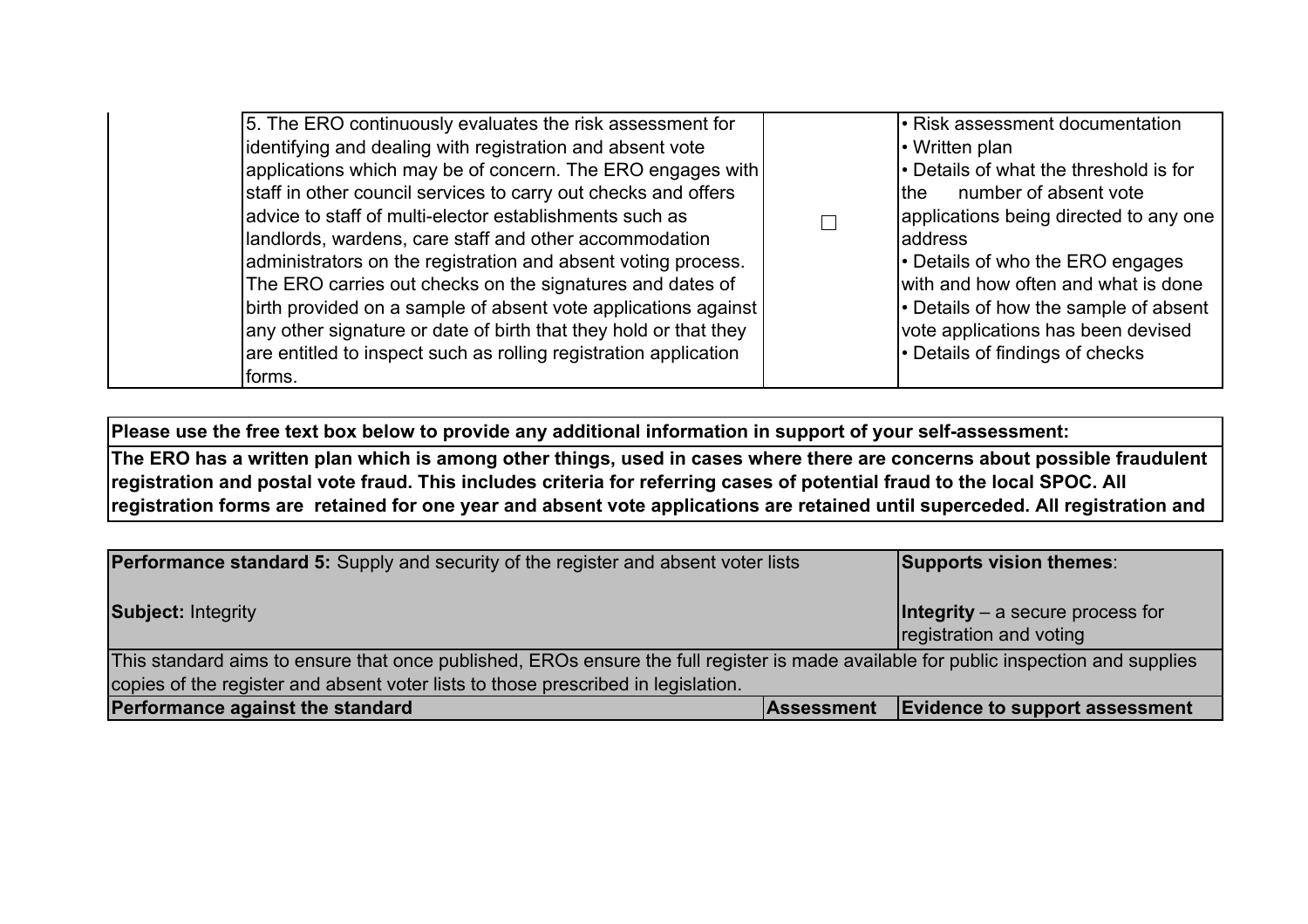| <b>Not currently</b><br>meeting the<br>performance<br><b>standard</b> | 1. The ERO has not supplied electoral registration information<br>to those entitled to receive it.                                                                                                                                                                                                                                                                                                         |                      |                                                                                                                                                      |
|-----------------------------------------------------------------------|------------------------------------------------------------------------------------------------------------------------------------------------------------------------------------------------------------------------------------------------------------------------------------------------------------------------------------------------------------------------------------------------------------|----------------------|------------------------------------------------------------------------------------------------------------------------------------------------------|
| Performance<br><b>standard</b>                                        | 2. The ERO publishes and supplies the electoral register and<br>labsent voter lists to those entitled to receive them. The ERO<br>provides training or guidance to those staff who will be<br>supervising access to the register as well as guidance for<br>recipients of the register as to the correct usage of their copy<br>of the register.                                                           |                      | • Details of publication of the register<br>Idate<br>• Training plan or copy of guidance<br>given to staff<br>• Copy of guidance given to recipients |
| <b>Above the</b><br>performance<br><b>standard</b>                    | 3. The ERO has a recorded complaints procedure in respect<br>of the supply and publication of the electoral register. The<br>ERO maintains a written record of any complaints received<br>and action taken. The ERO records all transactions of sales<br>and supply of the full and edited register and maintains an up<br>to date record of the details of those organisations entitled to<br>receive it. | $\boxed{\checkmark}$ | $\cdot$ Log of complaints or enquiries, and<br>laction taken due to them<br>l• Record of transactions and sales                                      |

An 'Electoral Services Practice Note' has been developed and issued to staff covering all aspects of supply and sale of the electoral registers. This includes statutory requirements and local arrangements/procedures, including logging enquiries and complaints and recording transactions and sales.

Subject area: Participation

| <b>Performance standard 6: Public awareness strategy</b> | <b>Supports vision themes:</b> |
|----------------------------------------------------------|--------------------------------|
|                                                          |                                |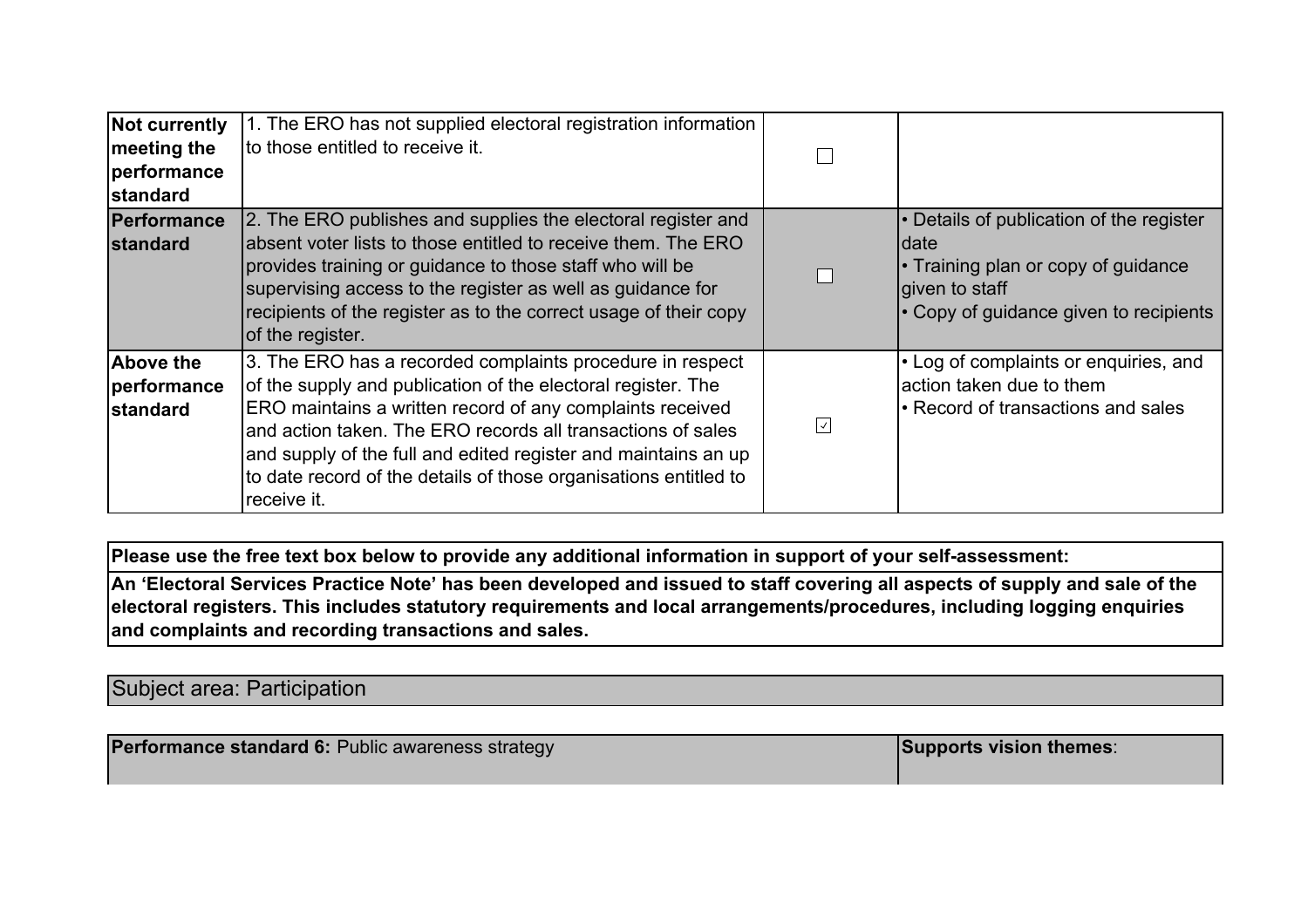| <b>Subject: Participation</b>               |                                                                                                                                                                                                                                                                                                                                                                                                                                                                                                                        |                      | <b>User focus</b> – an easy and accessible<br>process for candidates and electors                                                                                                                                     |  |  |
|---------------------------------------------|------------------------------------------------------------------------------------------------------------------------------------------------------------------------------------------------------------------------------------------------------------------------------------------------------------------------------------------------------------------------------------------------------------------------------------------------------------------------------------------------------------------------|----------------------|-----------------------------------------------------------------------------------------------------------------------------------------------------------------------------------------------------------------------|--|--|
|                                             | This standard aims to ensure that EROs develop and maintain an effective and appropriate public awareness strategy.                                                                                                                                                                                                                                                                                                                                                                                                    |                      |                                                                                                                                                                                                                       |  |  |
|                                             | Performance against the standard                                                                                                                                                                                                                                                                                                                                                                                                                                                                                       | <b>Assessment</b>    | <b>Evidence to support assessment</b>                                                                                                                                                                                 |  |  |
| <b>Not currently</b><br>meeting the         | 1. The ERO has no specific public awareness strategy in<br>place.                                                                                                                                                                                                                                                                                                                                                                                                                                                      |                      |                                                                                                                                                                                                                       |  |  |
| performance<br>standard                     | 2. The ERO does not maintain a written public awareness<br>strategy, and relies on unstructured management controls<br>such as oral or written updates. Objectives, risks and<br>resources are not formally documented.                                                                                                                                                                                                                                                                                                | $\boxed{\checkmark}$ |                                                                                                                                                                                                                       |  |  |
| Performance<br><b>standard</b>              | 3. The public awareness strategy is documented including:<br>• Identifying target audiences<br>• Clearly defined objectives and success measures<br>• Risks – identification and mitigation<br>• Resources (financial and staffing)<br>• Evaluation plan which records the results of the activities<br>undertaken                                                                                                                                                                                                     |                      | • Written strategy<br>Evaluation plan<br><b>Risk register</b>                                                                                                                                                         |  |  |
| <b>Above the</b><br>performance<br>standard | 4. In addition to the above, the public awareness strategy also<br>lincludes:<br>• a specific participation budget with a breakdown of how this<br>will be used<br>• assessment of the needs of those different audiences and<br>the most effective methods of reaching them<br>• plans for different activities at different parts of the year<br>• evaluation that leads to proactive analysis of lessons learned<br>in order to inform recommendations for new or improved<br>participation activity for the future | $\mathbf{L}$         | • Written strategy<br>• Evaluation plan<br>• Risk register<br>• Participation budget<br>• Evidence of proactive evaluation<br>such as lessons learned reports<br>and/or recommendations to improve<br>future activity |  |  |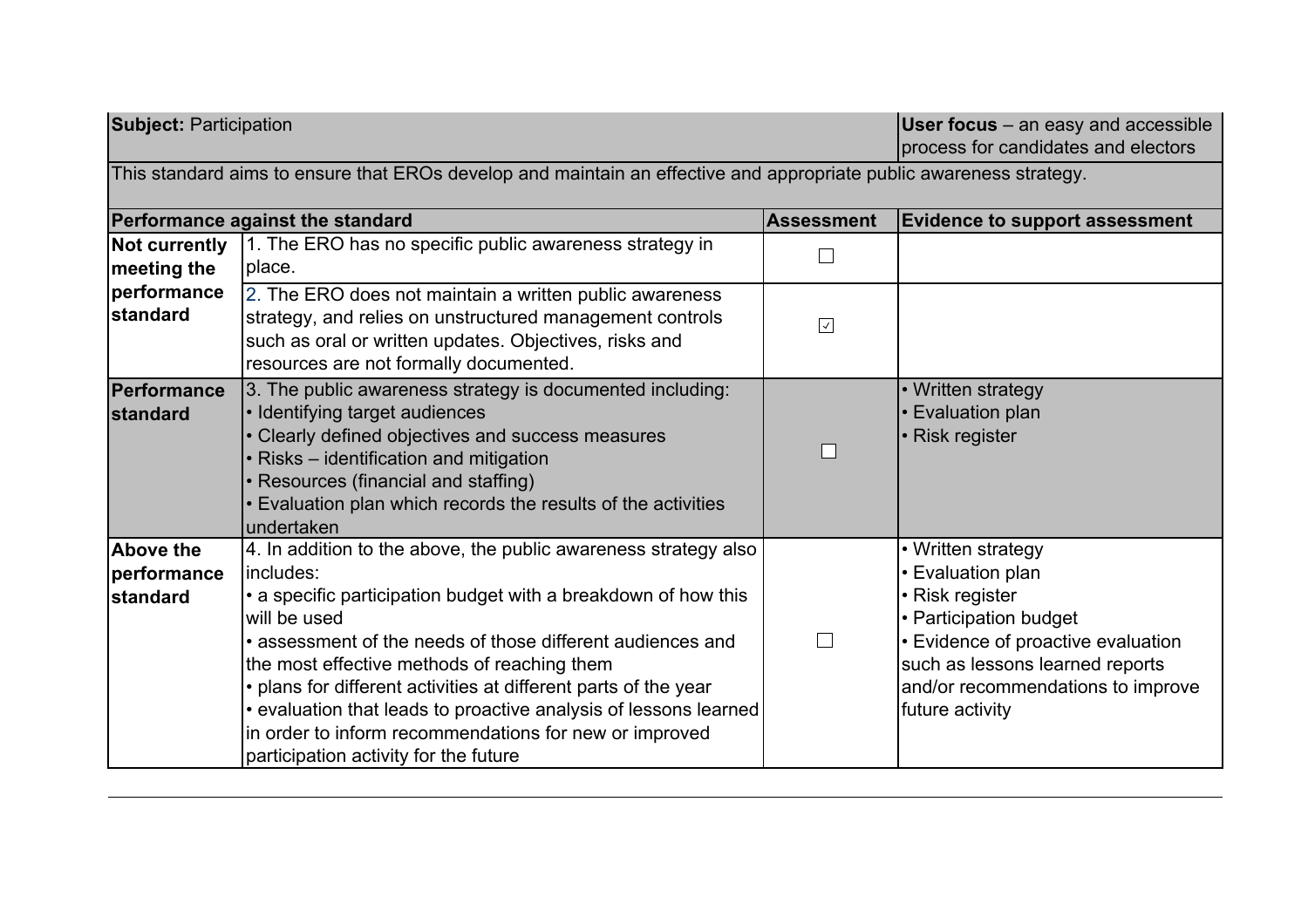Currently, no written public awareness strategy exists and this activity relies upon unstructured management controls. A draft strategy is in the course of development and will be complete by April, 2009.

|                                     | <b>Performance standard 7: Working with partners</b>                                                                                                                                                                                                                     |                      | Supports vision themes:                                                                                                                                                        |
|-------------------------------------|--------------------------------------------------------------------------------------------------------------------------------------------------------------------------------------------------------------------------------------------------------------------------|----------------------|--------------------------------------------------------------------------------------------------------------------------------------------------------------------------------|
| <b>Subject: Participation</b>       |                                                                                                                                                                                                                                                                          |                      | <b>User focus</b> – an easy and accessible<br>process for candidates and electors                                                                                              |
|                                     | This standard aims to ensure that EROs have researched the merits in working with appropriate partners, and work with them where                                                                                                                                         |                      |                                                                                                                                                                                |
|                                     | appropriate to promote electoral participation.                                                                                                                                                                                                                          |                      |                                                                                                                                                                                |
|                                     | Performance against the standard                                                                                                                                                                                                                                         | <b>Assessment</b>    | <b>Evidence to support assessment</b>                                                                                                                                          |
| <b>Not currently</b><br>meeting the | 1. The ERO has given no consideration to working with any<br>possible partners to promote electoral participation.                                                                                                                                                       |                      |                                                                                                                                                                                |
| performance<br>standard             | 2. The ERO has identified the possibility and benefits of<br>working with partners but has not acted upon the findings of<br>this work.                                                                                                                                  | $\boxed{\checkmark}$ |                                                                                                                                                                                |
| Performance<br>standard             | 3. The ERO has consulted other departments of the local<br>authority to promote electoral participation and has evaluated<br>the costs/benefits of a joint working arrangement, and has<br>ensured that duplication of effort and unnecessary<br>expenditure is avoided. |                      | • Records of meetings/discussions/<br>correspondence with other<br>departments<br>• Record of work undertaken (such as<br>evaluation plan showing results of<br>joint working) |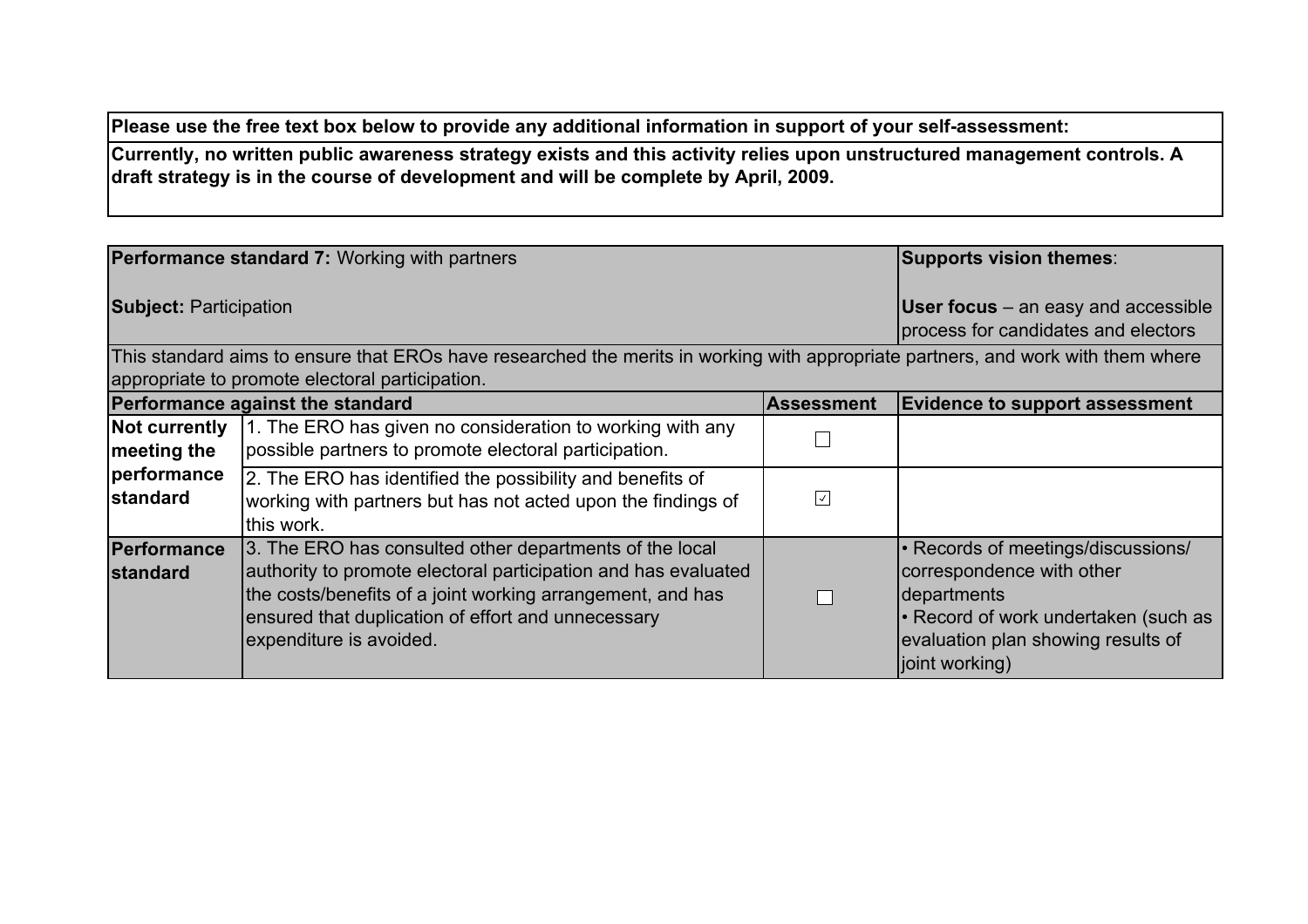| Above the<br>performance<br><b>standard</b> | 4. The ERO actively engages with other departments of the<br>local authority and has identified and consulted with external<br>bodies (such as other authorities, other EROs, local media<br>and community groups) to determine whether working with<br>partners can help achieve the objectives of the public<br>awareness strategy. Joint work has been undertaken where | • Records of meetings/discussions/<br>correspondence with other<br>departments and external bodies<br>• Record of work undertaken and<br>evaluation of the specific value added<br>by joint working |
|---------------------------------------------|----------------------------------------------------------------------------------------------------------------------------------------------------------------------------------------------------------------------------------------------------------------------------------------------------------------------------------------------------------------------------|-----------------------------------------------------------------------------------------------------------------------------------------------------------------------------------------------------|
|                                             | appropriate. The ERO has also developed an evaluation<br>methodology for all activities undertaken with external<br>partners and uses this to plan future work.                                                                                                                                                                                                            | • Plans for future joint working building  <br>on the relationships developed                                                                                                                       |

Please use the free text box below to provide any additional information in support of your self-assessment: The ERO is currently working on and developing an all-Council approach to electoral registration. Some consultation has

been undertaken with other departments of the local authority and the cost/benefits of joint working are currently being evaluated. A report proposing specific initiatives is due to be considered by the Council's Executive Management Team in

|                                                                                                                                 | Performance standard 8: Accessibility and communication of information |                                                                                     | Supports vision themes:               |
|---------------------------------------------------------------------------------------------------------------------------------|------------------------------------------------------------------------|-------------------------------------------------------------------------------------|---------------------------------------|
| <b>Subject: Participation</b>                                                                                                   |                                                                        | <b>User focus</b> $-$ an easy and accessible<br>process for candidates and electors |                                       |
| This standard aims to ensure that EROs effectively communicate electoral registration information and provide a simple and user |                                                                        |                                                                                     |                                       |
| friendly way to access the information to encourage registration applications.                                                  |                                                                        |                                                                                     |                                       |
|                                                                                                                                 | Performance against the standard                                       | <b>Assessment</b>                                                                   | <b>Evidence to support assessment</b> |
| Not currently                                                                                                                   | 1. The ERO provides information in one format and has not              |                                                                                     |                                       |
| meeting the                                                                                                                     | taken account of the needs of different audiences (for                 |                                                                                     |                                       |
| performance                                                                                                                     | example translation or alternative formats). There are no              |                                                                                     |                                       |
| <b>standard</b>                                                                                                                 | response mechanisms in place (such as phone, website or                |                                                                                     |                                       |
|                                                                                                                                 | email) to ensure that information is correctly and appropriately       |                                                                                     |                                       |
|                                                                                                                                 | communicated.                                                          |                                                                                     |                                       |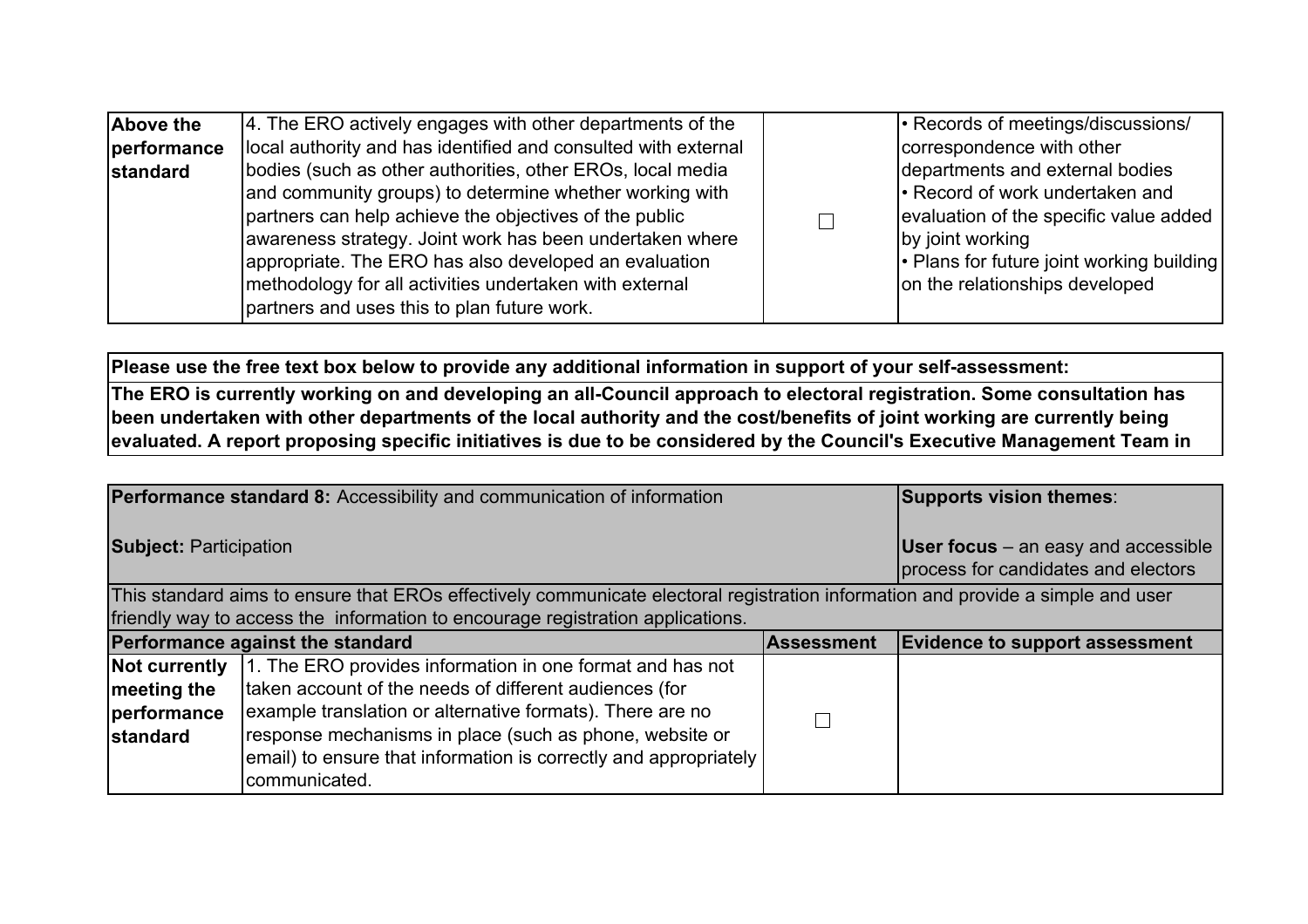| Performance<br>standard                     | 2. The ERO takes note of relevant legislation and specific<br>research that has been carried out and/or consultation with<br>appropriate organisations to determine the appropriate<br>languages and formats to communicate with the relevant<br>audiences. The ERO then communicates information in the<br>most accessible way (website/hard-copy/telephony services)<br>in the appropriate languages and formats. The ERO ensures<br>that all outgoing communication provides the contact details<br>of the local office to allow interested parties to respond and<br>find out further information. | $\boxed{\vee}$ | • Record of research undertaken<br>• Examples of how the appropriate<br>languages and formats have been<br><b>decided</b><br>• Details of how the most accessible<br>method of communicating information<br>has been decided<br>• Details of the appropriate number of<br>communication mediums have been<br>decided |
|---------------------------------------------|--------------------------------------------------------------------------------------------------------------------------------------------------------------------------------------------------------------------------------------------------------------------------------------------------------------------------------------------------------------------------------------------------------------------------------------------------------------------------------------------------------------------------------------------------------------------------------------------------------|----------------|----------------------------------------------------------------------------------------------------------------------------------------------------------------------------------------------------------------------------------------------------------------------------------------------------------------------|
| <b>Above the</b><br>performance<br>standard | 3. The ERO is responsive to changes in the demographics of<br>the local authority area and actively researches whether<br>further formats or languages are necessary. The ERO's staff<br>identify and provide support for those who have difficulty filling<br>out the necessary forms both at their offices and at the<br>electors' homes (when requested) throughout the year. The<br>ERO measures and records the success of different<br>dissemination methods and bases future work on this<br>evaluation.                                                                                        |                | In addition to the evidence outline<br>labove:<br>• Details of the appropriate number of<br>communication mediums have been<br>decided<br>• Details of what monitoring takes<br>place<br>• Details outlining method for<br>providing support<br>• Evaluation plan                                                    |

Communication methodology is the subject of ongoing discussion with the Council's Communications Team and is geared to a range of accessible formats. Translation, interpretation and disability services are made available as required.  $\,$  A substantial amount of registration information and downloadable forms are available on the Council's website. For example

a 'You're right to vote' colour leaflet is delivered as part of the annual canvass to every provides for translated as  $\alpha$ 

Subject area: Planning and organisation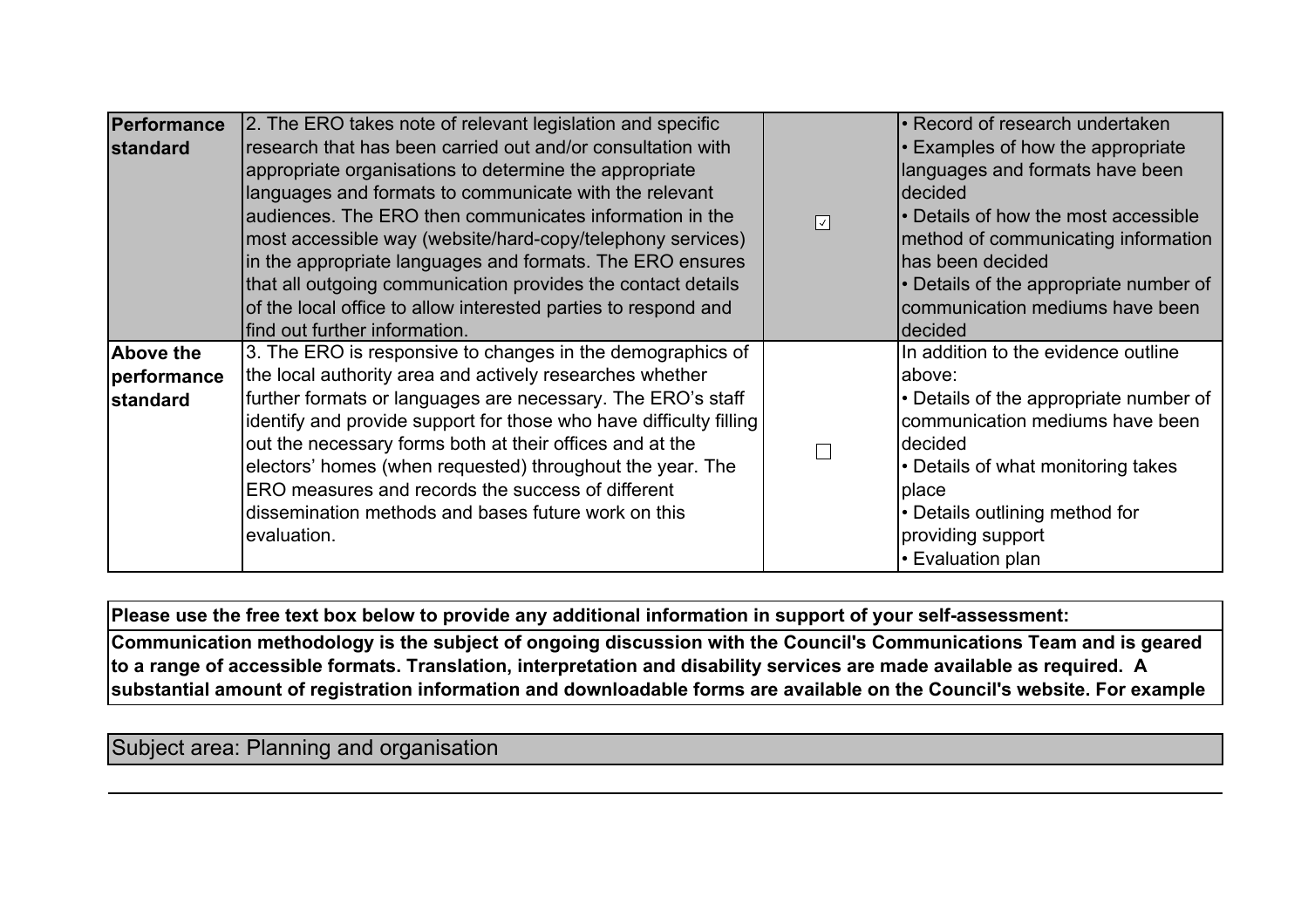| <b>Performance standard 9:</b> Planning for rolling registration and the annual canvass                                          |                                                                                                                                                                                                                                                                                                                                                                                            | Supports vision themes:                                                 |                                                                                                                   |
|----------------------------------------------------------------------------------------------------------------------------------|--------------------------------------------------------------------------------------------------------------------------------------------------------------------------------------------------------------------------------------------------------------------------------------------------------------------------------------------------------------------------------------------|-------------------------------------------------------------------------|-------------------------------------------------------------------------------------------------------------------|
| <b>Subject: Planning and organisation</b>                                                                                        |                                                                                                                                                                                                                                                                                                                                                                                            | <b>Professionalism</b> - a clear and<br>consistent approach to delivery |                                                                                                                   |
| This standard aims to ensure that EROs have developed robust planning processes for rolling registration and the annual canvass. |                                                                                                                                                                                                                                                                                                                                                                                            |                                                                         |                                                                                                                   |
|                                                                                                                                  | Performance against the standard                                                                                                                                                                                                                                                                                                                                                           | <b>Assessment</b>                                                       | <b>Evidence to support assessment</b>                                                                             |
| <b>Not currently</b><br>meeting the<br>performance<br>standard                                                                   | 1. The ERO does not have a comprehensive written plan, and<br>relies on unstructured management controls such as oral or<br>written updates, and past experience only. Objectives, risks<br>and resources are not documented.                                                                                                                                                              |                                                                         |                                                                                                                   |
| Performance<br><b>standard</b>                                                                                                   | 2. The ERO has put in place formal, written plans for rolling<br>registration and the annual canvass. These should include:<br>• Clearly defined objectives and success measures<br>• Risks - identification and mitigation<br>• Recruitment of temporary/permanent staff where needed<br>• Financial resources<br>• Evaluation plan recording the results of the activities<br>undertaken | $\boxed{\mathcal{S}}$                                                   | • Plan(s)<br>• Risk register<br>• Identification of required resources<br><b>Business continuity arrangements</b> |
| <b>Above the</b><br>performance<br>standard                                                                                      | 3. In addition to the above, the ERO has:<br>$\cdot$ Planned for a specific budget for rolling registration and for<br>the annual canvass, with a breakdown of how this will be used<br>• Identified and assessed the needs of the most hard to reach<br>audiences<br>• A business continuity plan/succession plan to mitigate<br>unforeseen circumstances such as staff absences          |                                                                         | • Plan as described above<br>• Business continuity plan                                                           |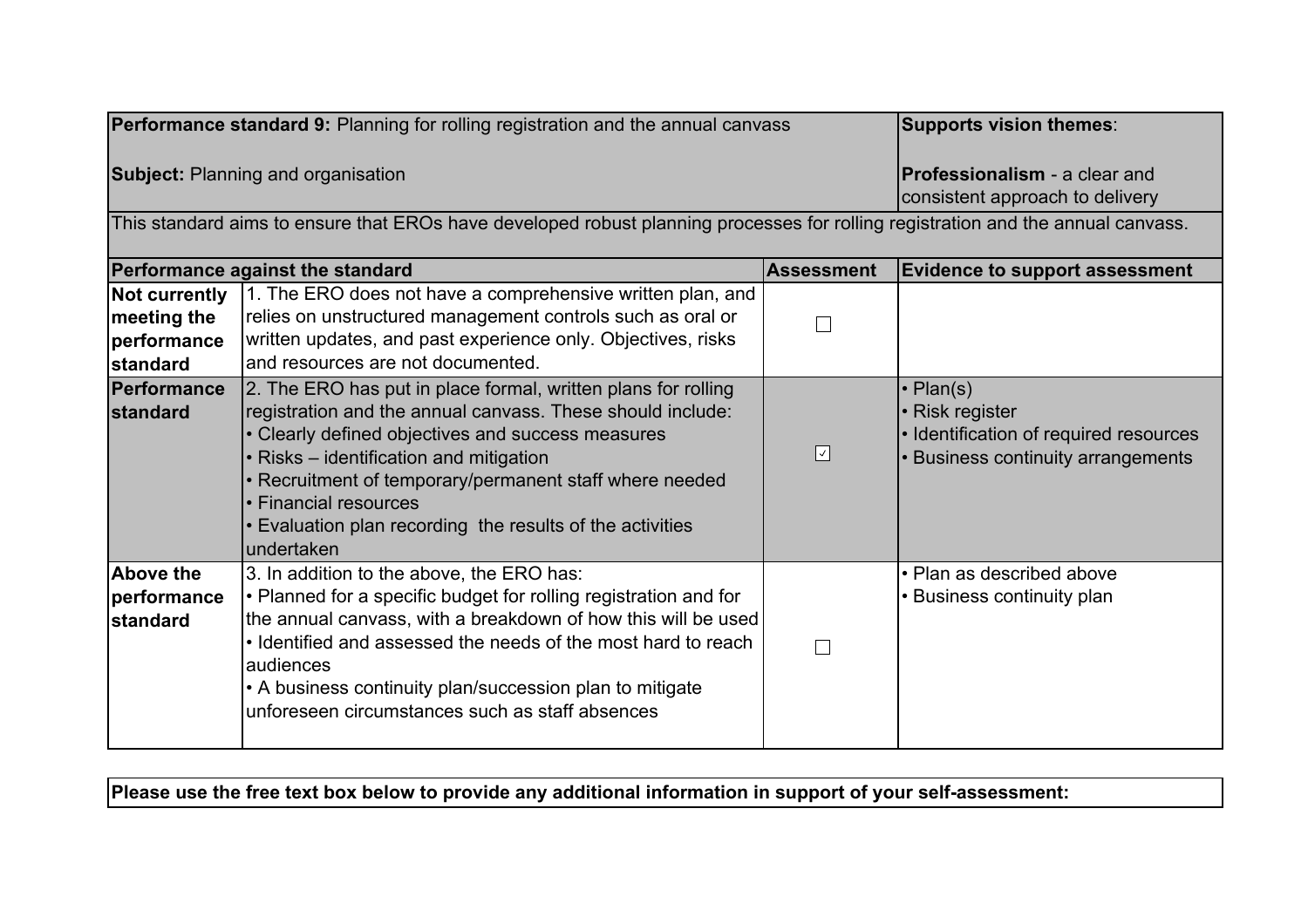The ERO has formal written plans for both the canvass and rolling registration processes, which take account of resource needs, risks and business continuity.

|                                             | Performance standard 10: Training                                                                                                                                                                                             |                   | Supports vision themes:                                                             |
|---------------------------------------------|-------------------------------------------------------------------------------------------------------------------------------------------------------------------------------------------------------------------------------|-------------------|-------------------------------------------------------------------------------------|
| <b>Subject: Planning and organisation</b>   |                                                                                                                                                                                                                               |                   | <b>Professionalism</b> - a clear and<br>consistent approach to delivery             |
|                                             | This standard aims to ensure that EROs have provided appropriate training for staff to deliver the rolling registration and annual                                                                                            |                   |                                                                                     |
| canvass processes.                          |                                                                                                                                                                                                                               |                   |                                                                                     |
|                                             | <b>Performance against the standard</b>                                                                                                                                                                                       | <b>Assessment</b> | <b>Evidence to support assessment</b>                                               |
| <b>Not currently</b><br>$ $ meeting the     | 1. The ERO provides no training to either permanent or<br>temporary staff other than a basic induction.                                                                                                                       |                   |                                                                                     |
| performance<br><b>standard</b>              | 2. The ERO provides basic relevant training for permanent<br>members of staff only, to ensure awareness and<br>understanding of legislative requirements.                                                                     |                   | • Schedule of training activities                                                   |
| <b>Performance</b><br><b>standard</b>       | 3. The ERO provides the relevant training to both permanent<br>and temporary staff to ensure awareness and understanding<br>of legislative requirements.                                                                      |                   | • Schedule of training activities                                                   |
| <b>Above the</b><br>performance<br>standard | 4. The ERO has put in place a comprehensive written training<br>plan for both permanent and temporary staff, and evaluates<br>the effectiveness of the plan (by using a system of feedback<br>and review) on an annual basis. | $\vee$            | • Schedule of training activities<br>• Training plan<br>Evaluation plan and reports |